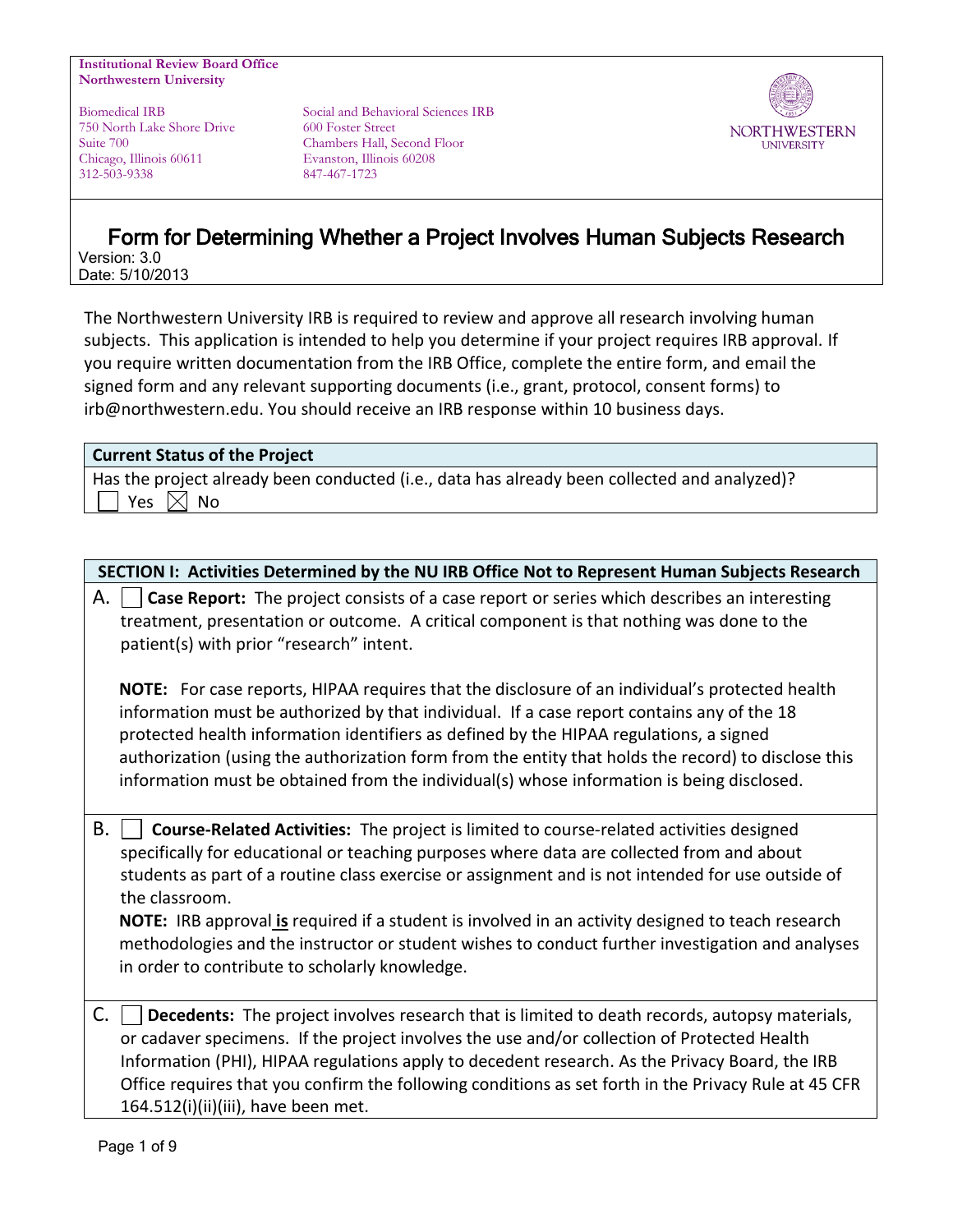|    | the use will be solely for research on the information of a decedent; and<br>i.<br>the Principal Investigator has documentation of the death of the individual about<br>ii.<br>whom information is being sought, and<br>iii.<br>the information sought is for the purposes of the research<br>Note, however, that this exception may not be available for decedent Information that<br>contains Psychotherapy Notes or Information relating to HIV, mental health, genetic testing, or<br>drug or alcohol abuse                                                                                                                                                                        |
|----|----------------------------------------------------------------------------------------------------------------------------------------------------------------------------------------------------------------------------------------------------------------------------------------------------------------------------------------------------------------------------------------------------------------------------------------------------------------------------------------------------------------------------------------------------------------------------------------------------------------------------------------------------------------------------------------|
| D. | Journalism/Documentary Activities: The activities are limited to investigations and<br>interviews that focus on specific events, views, etc., and that lead to publication in any medium<br>(including electronic), documentary production, or are part of training that is explicitly linked to<br>journalism. There is no intent to test a hypothesis.<br>NOTE: IRB approval may be required when journalists conduct activities normally considered<br>scientific research intended to produce generalizable knowledge (e.g., systematic research,<br>surveys, and/or interviews that are intended to test theories or develop models).                                             |
| Е. | Oral History: The project is limited to oral history activities, such as open ended interviews,<br>that only document a specific historical event or the experiences of individuals without the intent<br>to draw conclusions or generalize findings.<br>NOTE: IRB approval is required when the oral history activities are intended to produce<br>generalizable conclusions (e.g., that serve as data collection intended to test economic,<br>sociological, or anthropological models/theories).                                                                                                                                                                                    |
| F. | Program evaluation / Quality Improvement/ Quality Assurance Activities: The project is<br>limited to program evaluation, quality improvement or quality assurance activities designed<br>specifically to assess or improve performance within the department, hospital or classroom<br>setting. The intention of the project is not to generate conclusions that can be applied universally,<br>outside of the immediate environment where the project occurred.<br>Note: Investigators who plan to conduct a QI/QA project, should ensure that they have received<br>approval from any applicable committees within their department or the site in which the activity<br>will occur. |
| G. | Public Use Datasets: The project is limited to analyzing de-identified data contained within a<br>publicly available dataset. Below are examples of data sources that qualify as not-human subjects<br>research (unless the researcher has received the restricted use data):<br>Data files downloaded from the ICPSR (Interuniversity Consortium for Political and Social<br>Research): http://www.icpsr.umich.edu/icpsrweb/ICPSR/ or the Roper Center for Public                                                                                                                                                                                                                     |
|    | Opinion Research http://www.ropercenter.uconn.edu.                                                                                                                                                                                                                                                                                                                                                                                                                                                                                                                                                                                                                                     |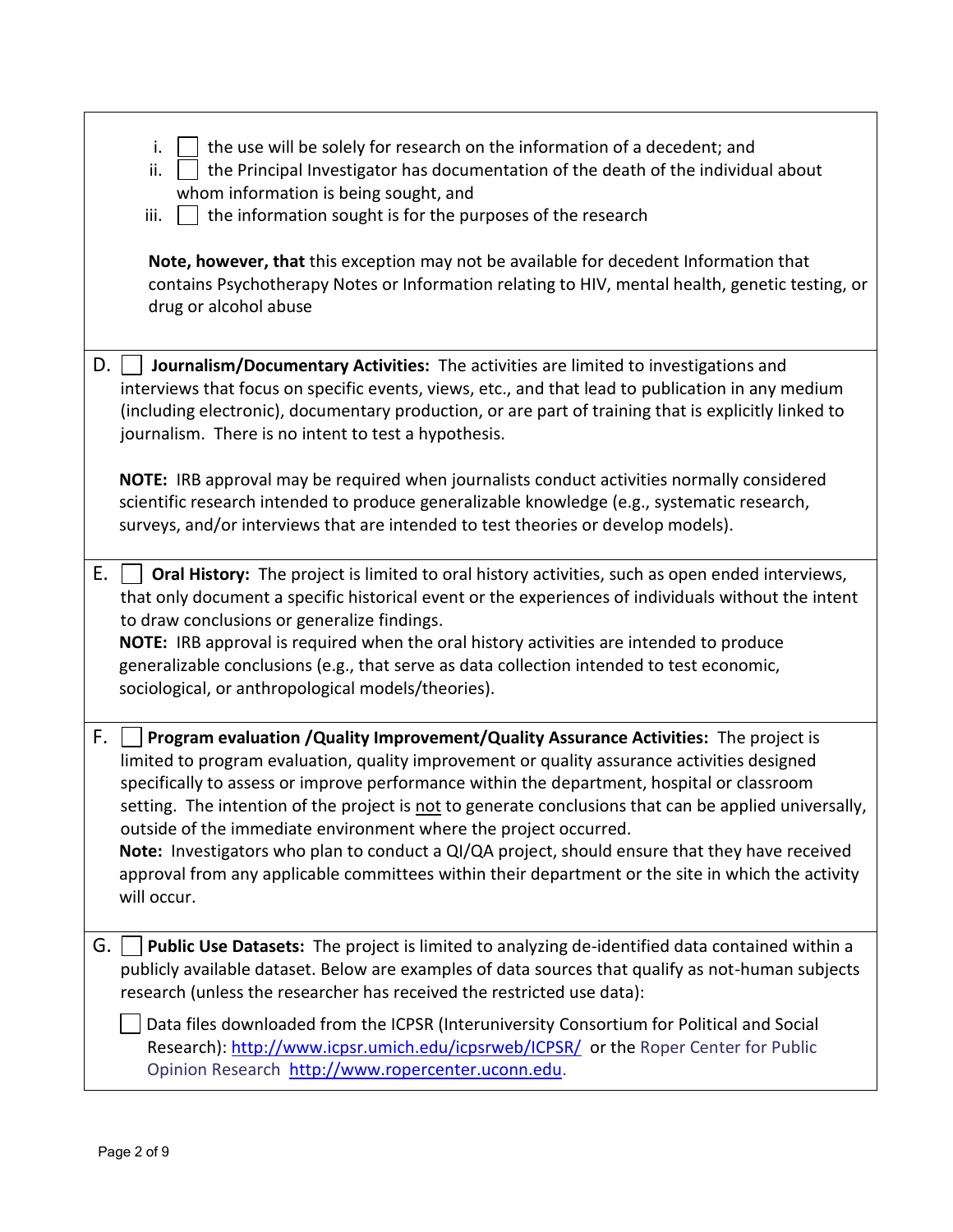| Bureau of Economic Analysis: http://www.bea.gov/                                                                                                                                                                                                                                                                                                             |  |  |
|--------------------------------------------------------------------------------------------------------------------------------------------------------------------------------------------------------------------------------------------------------------------------------------------------------------------------------------------------------------|--|--|
|                                                                                                                                                                                                                                                                                                                                                              |  |  |
| Bureau of Labor Statistics (BLS): http://www.bls.gov/                                                                                                                                                                                                                                                                                                        |  |  |
| Center for Disease Control (CDC): http://www.cdc.gov/                                                                                                                                                                                                                                                                                                        |  |  |
| Consumer expenditure Survey: http://www.bls.gov/cex/                                                                                                                                                                                                                                                                                                         |  |  |
| Current Population Survey: http://www.bls.gov/cps/                                                                                                                                                                                                                                                                                                           |  |  |
| FBI Uniform Crime Reporting Program: http://www.fbi.gov/about-us/cjis/ucr/ucr or National<br>Archive of Criminal justice data: http://www.icpsr.umich.edu/icpsrweb/NACJD/index.jsp                                                                                                                                                                           |  |  |
| General Social Survey: http://www3.norc.org/GSS+Website/                                                                                                                                                                                                                                                                                                     |  |  |
| National Center for Education Statistics (NCES): http://nces.ed.gov/                                                                                                                                                                                                                                                                                         |  |  |
| National Longitudinal Surveys (NLS): http://www.bls.gov/nls/                                                                                                                                                                                                                                                                                                 |  |  |
| Survey of Income and Program Participation: http://www.census.gov/sipp/                                                                                                                                                                                                                                                                                      |  |  |
| Government sites that bring data files together: Data.gov (http://www.data.gov/); FedStats<br>(http://www.fedstats.gov/); and USA.gov<br>(http://www.usa.gov/Topics/Reference Shelf/Data.shtml)                                                                                                                                                              |  |  |
| NOTE: IRB review is required if the publicly available data set contains identifiers, or if the merging of<br>multiple data sets might result in identification of the subjects. In both cases, Exempt Category #4<br>may apply.                                                                                                                             |  |  |
|                                                                                                                                                                                                                                                                                                                                                              |  |  |
| H. $\boxtimes$ Coded* Private Information and/or Human Biological Specimens: The project is limited to<br>the use of existing and/or prospectively collected coded private information and/or human<br>biological specimens (hereafter referred to as "specimens"). IRB Approval is not required if all of<br>the following conditions apply to the project: |  |  |
| (1) The private information or specimens were/are not collected specifically for the<br>currently proposed research project through an interaction or intervention with living<br>individuals; and                                                                                                                                                           |  |  |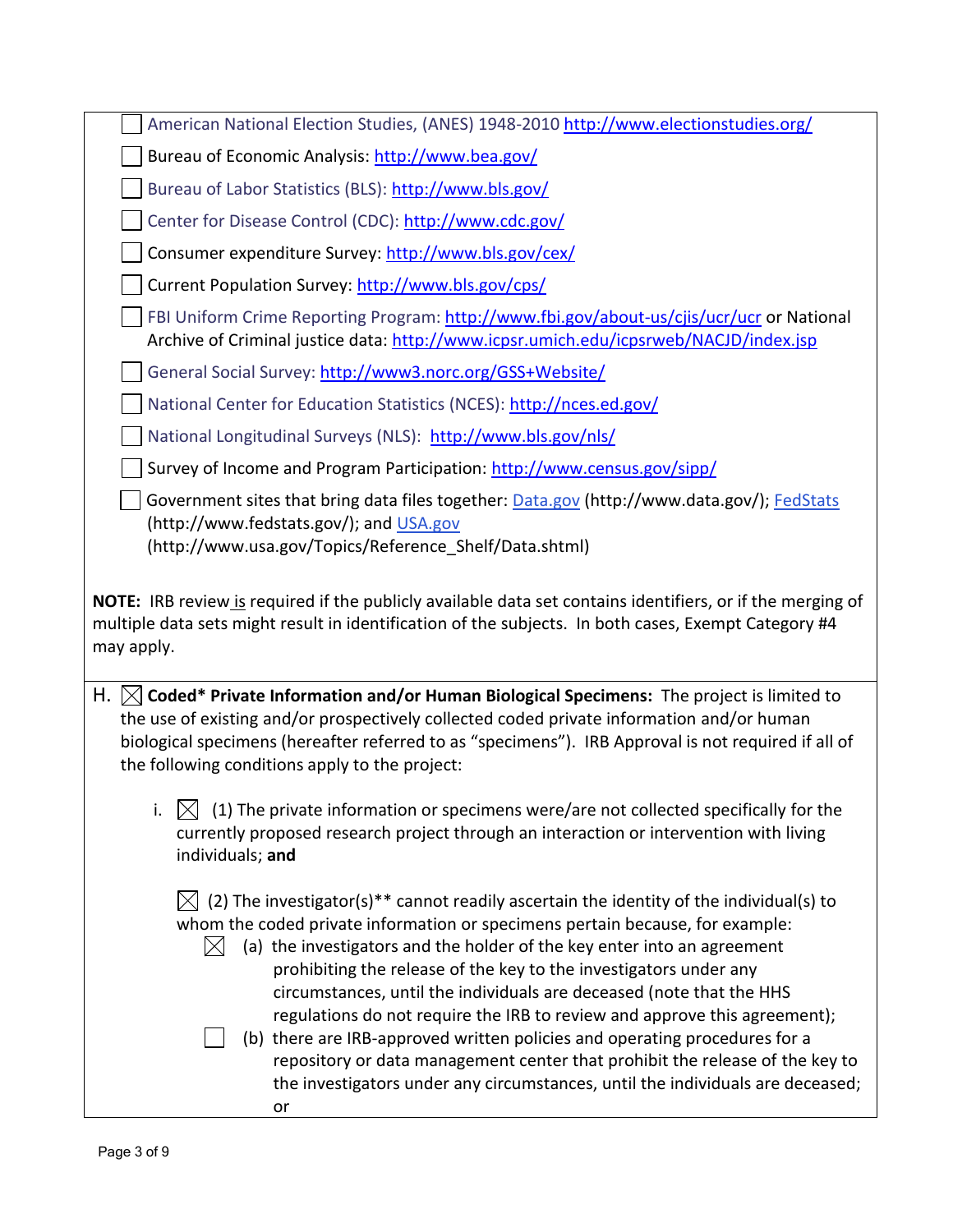| (c) there are other legal requirements prohibiting the release of the key to the                                             |  |  |  |
|------------------------------------------------------------------------------------------------------------------------------|--|--|--|
| investigators, until the individuals are deceased, and                                                                       |  |  |  |
|                                                                                                                              |  |  |  |
| $\boxtimes$ Specimens are not being used to test the effectiveness of a medical device or as a<br>ii.                        |  |  |  |
| control in an investigation of an investigational device and the results of the activity are to                              |  |  |  |
| be submitted to the FDA or held for inspection by the FDA, and                                                               |  |  |  |
|                                                                                                                              |  |  |  |
|                                                                                                                              |  |  |  |
| iii.<br>$[\times]$ The records/images/charts that are being collected for this study are not from                            |  |  |  |
| individuals who are or will become recipients of an FDA regulated product (approved or                                       |  |  |  |
| experimental) or act as a control as directed by a research protocol and not by medical                                      |  |  |  |
| practice, and the results are to be submitted to the FDA or held for inspection by the FDA.                                  |  |  |  |
|                                                                                                                              |  |  |  |
| From the Office for Human Research Protections (OHRP) guidance document dated October 16, 2008:                              |  |  |  |
| *Coded means that: (1) identifying information (such as name or social security number) that would enable the                |  |  |  |
| investigator to readily ascertain the identity of the individual to whom the private information or specimens pertain has    |  |  |  |
| been replaced with a number, letter, symbol, or combination thereof (i.e., the code); and (2) a key to decipher the code     |  |  |  |
| exists, enabling linkage of the identifying information to the private information or specimens.                             |  |  |  |
| **Investigator includes anyone involved in conducting the research. The act of solely providing coded private                |  |  |  |
| information or specimens (for example, by a tissue repository) does not constitute involvement in the conduct of the         |  |  |  |
| research. If the individuals who provide coded information or specimens collaborate on other activities related to the       |  |  |  |
| conduct of this research with the investigators who receive such information or specimens, then the IRB would consider       |  |  |  |
| such additional activities to constitute involvement in the conduct of the research. Examples of such additional activities  |  |  |  |
| include, but are not limited to: (1) the study, interpretation, or analysis of the data resulting from the coded information |  |  |  |
| or specimens; and (2) authorship of presentations or manuscripts related to the research.                                    |  |  |  |
|                                                                                                                              |  |  |  |
| Ι.<br>De-Identified Private Information or Human Biological Specimens: The project is limited to                             |  |  |  |
| the use of existing and/or prospectively collected de-identified private information and/or human                            |  |  |  |
| biological specimens (hereafter referred to as "specimens"). IRB Approval is not required if you                             |  |  |  |
| can confirm the following:                                                                                                   |  |  |  |
|                                                                                                                              |  |  |  |
| The private information or specimens were/are not collected specifically for the                                             |  |  |  |
| currently proposed research project through an interaction or intervention with living                                       |  |  |  |
| individuals; and                                                                                                             |  |  |  |
|                                                                                                                              |  |  |  |
| The investigator can confirm that the use of the private information or specimens is<br>ii.                                  |  |  |  |
| not in violation of the terms of use under which the information or specimens were/will be                                   |  |  |  |
| collected; and                                                                                                               |  |  |  |
|                                                                                                                              |  |  |  |
| iii.                                                                                                                         |  |  |  |
| The investigator will only receive information or specimens that are fully de-                                               |  |  |  |
| identified. De-identified means that the materials to be studied are devoid of any of the                                    |  |  |  |
| 18 Protected Health Information elements set forth in the Privacy Rule, as well as any                                       |  |  |  |
| codes that would enable linkage of the information or specimens to individual identifiers.                                   |  |  |  |
| Note: To be considered de-identified, nobody, including individuals who are not involved                                     |  |  |  |
| in the conduct of the project, should be able to link the information or specimens back to                                   |  |  |  |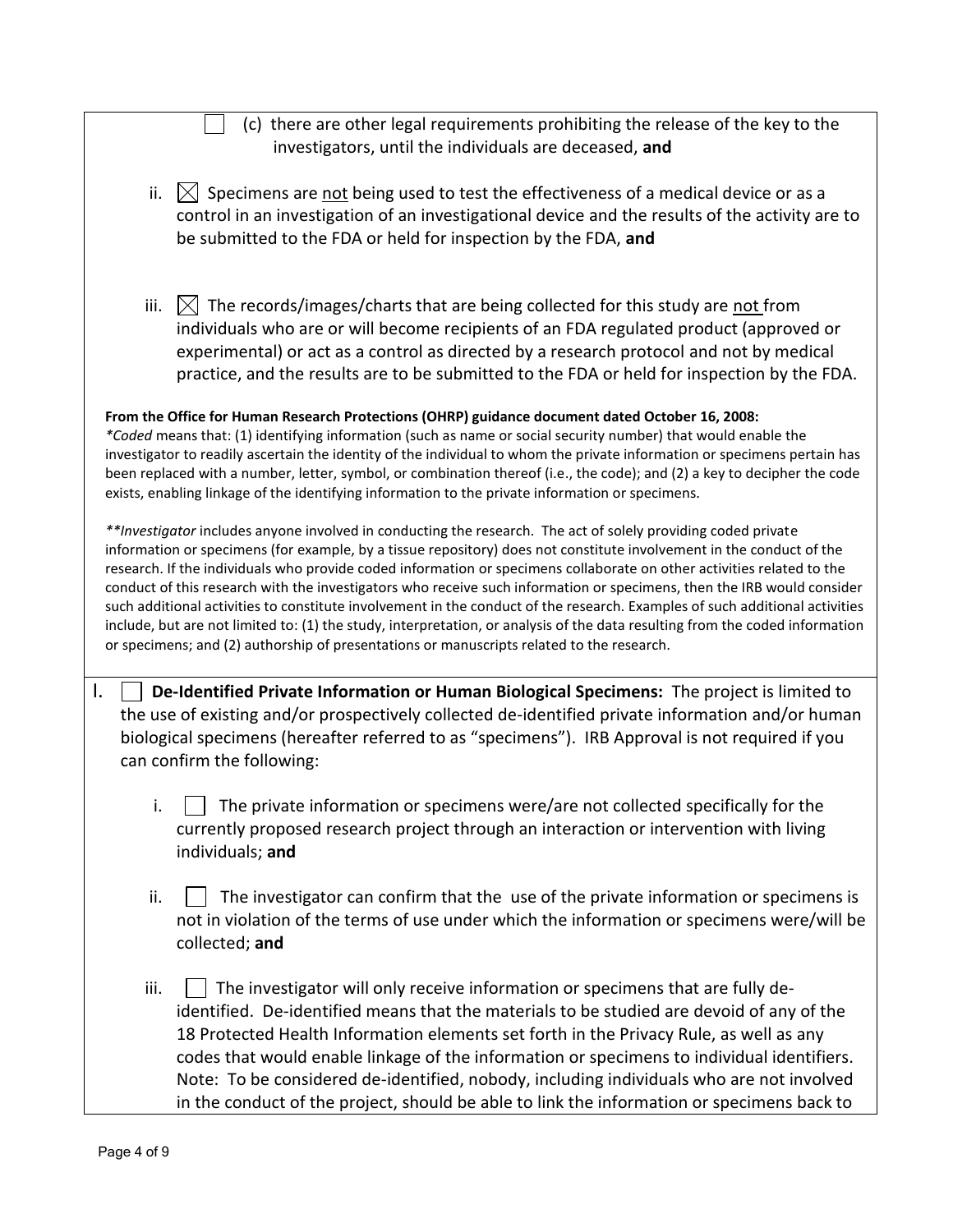| identifiers. and |  |
|------------------|--|
|------------------|--|

| iv. $\Box$ Specimens are not being used to test the effectiveness of a medical device or as a   |
|-------------------------------------------------------------------------------------------------|
| control in an investigation of an investigational device and the results of the activity are to |
| be submitted to the FDA or held for inspection by the FDA, and                                  |

v.  $\Box$  The records/images/charts that are being collected for this study are not from individuals who are or will become recipients of an FDA regulated product (approved or experimental) or act as a control as directed by a research protocol and not by medical practice, and the results are to be submitted to the FDA or held for inspection by the FDA.

Instructions: If your activity did not fall into the categories described in Section I, continue to Section II and III to assess if you are engaged in human subjects research per the regulations set forth by the Department of Health and Human Services (HHS) and the Food and Drug Administration (FDA).

| 1.                                                                                                                                                                                                                                                                                                                                                             | Is the activity RESEARCH: a systematic investigation designed to contribute to generalizable<br>knowledge? |                                                                                                                                                                                               |  |
|----------------------------------------------------------------------------------------------------------------------------------------------------------------------------------------------------------------------------------------------------------------------------------------------------------------------------------------------------------------|------------------------------------------------------------------------------------------------------------|-----------------------------------------------------------------------------------------------------------------------------------------------------------------------------------------------|--|
| TIP: If the investigation characterized by order, planning, and methodology and the intention of<br>the investigation is to generate conclusions that can be applied universally, outside of the<br>immediate environment where the investigation occurred (i.e., the classroom, hospital,<br>department), then the activity meets the definition of research. |                                                                                                            |                                                                                                                                                                                               |  |
|                                                                                                                                                                                                                                                                                                                                                                | Yes, Go to #2                                                                                              | No, Go to FDA section III                                                                                                                                                                     |  |
| 2.                                                                                                                                                                                                                                                                                                                                                             |                                                                                                            | Does the research involve obtaining information about LIVING individuals?                                                                                                                     |  |
|                                                                                                                                                                                                                                                                                                                                                                | Yes, Go to #3                                                                                              | No, Go to FDA section III                                                                                                                                                                     |  |
| 3.                                                                                                                                                                                                                                                                                                                                                             | between investigator and person) with the individuals?                                                     | Does the research involve collecting data through intervention (i.e., physical procedures or<br>manipulation of the environment) or interaction (i.e., communication or interpersonal contact |  |
|                                                                                                                                                                                                                                                                                                                                                                | Yes, IRB review required.                                                                                  | No, Go to #4                                                                                                                                                                                  |  |
|                                                                                                                                                                                                                                                                                                                                                                | Go to FDA section III to assess if                                                                         |                                                                                                                                                                                               |  |
|                                                                                                                                                                                                                                                                                                                                                                | FDA regulations apply to your study.                                                                       |                                                                                                                                                                                               |  |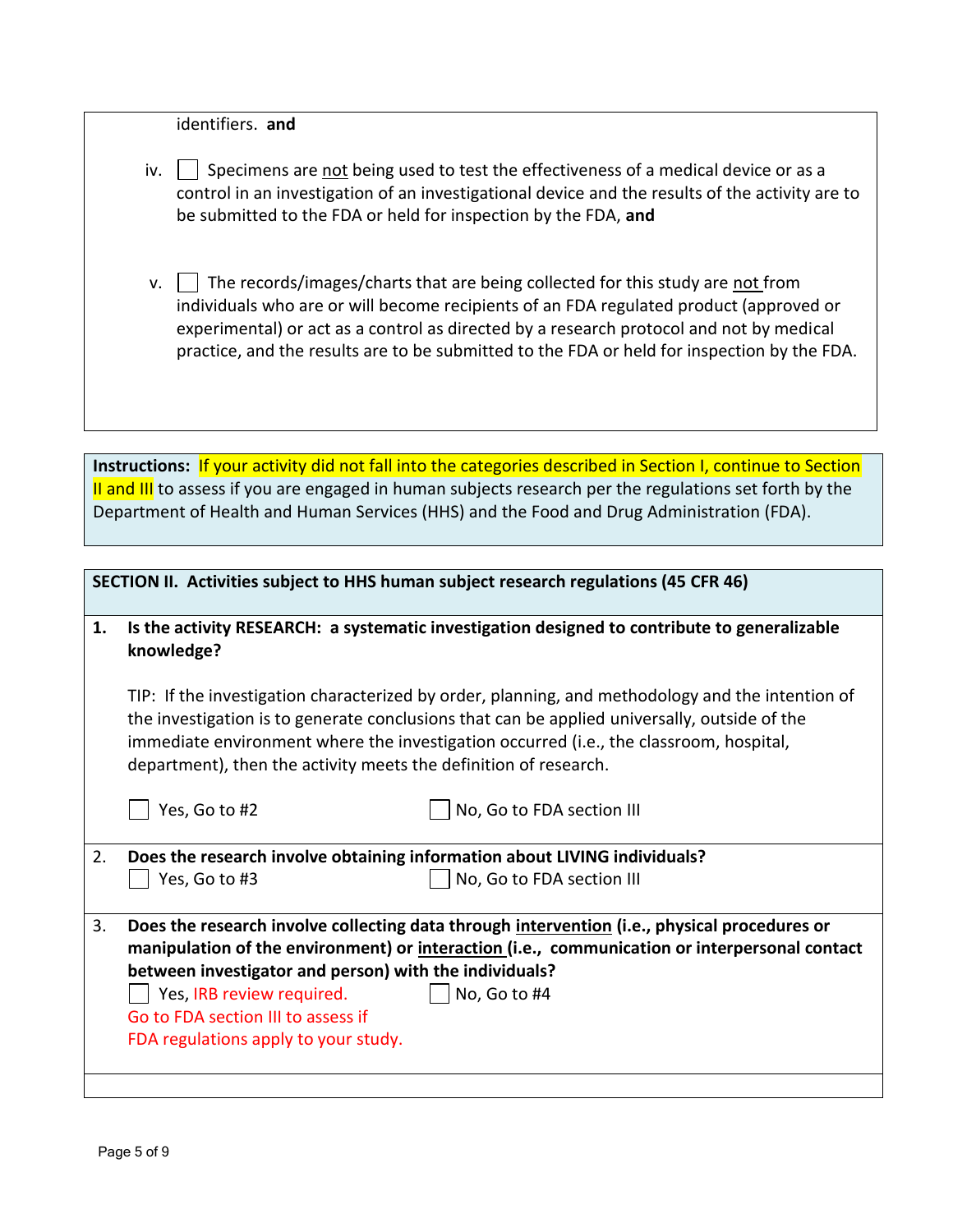| 4.                                                                                                                                                                                                                                                                                                                                                                                                                                                                                                                                                                                                                                                                | Does the research involve collecting identifiable information (i.e., the identity of the subject is<br>or may readily be ascertained by the investigator or associated with the information)?<br>Yes, Go to #5<br>No, Go to FDA section III                                                                                                                              |  |
|-------------------------------------------------------------------------------------------------------------------------------------------------------------------------------------------------------------------------------------------------------------------------------------------------------------------------------------------------------------------------------------------------------------------------------------------------------------------------------------------------------------------------------------------------------------------------------------------------------------------------------------------------------------------|--------------------------------------------------------------------------------------------------------------------------------------------------------------------------------------------------------------------------------------------------------------------------------------------------------------------------------------------------------------------------|--|
| Is the information private? (About behavior that occurs in a context in which an individual can<br>5.<br>reasonably expect that no observation or recording is taking place, or provided for specific<br>purposes by an individual and which the individual can reasonably expect will not be made<br>public)                                                                                                                                                                                                                                                                                                                                                     |                                                                                                                                                                                                                                                                                                                                                                          |  |
| Yes, IRB review required<br>No, Go to FDA section III<br>Go to FDA section III to assess if<br>FDA regulations apply to your study.                                                                                                                                                                                                                                                                                                                                                                                                                                                                                                                               |                                                                                                                                                                                                                                                                                                                                                                          |  |
|                                                                                                                                                                                                                                                                                                                                                                                                                                                                                                                                                                                                                                                                   | SECTION III. Activities subject to FDA human subject regulations: If your answer is "yes" to any of                                                                                                                                                                                                                                                                      |  |
|                                                                                                                                                                                                                                                                                                                                                                                                                                                                                                                                                                                                                                                                   | the 3 questions below, IRB approval is required and the FDA regulations apply to your study.                                                                                                                                                                                                                                                                             |  |
| Is this is an experiment that involves a test article * and one or more human subjects, and the<br>1.<br>results of which are intended to be later submitted to, or held for inspection by, the FDA as part of<br>an application for a research or marketing permit? A subject is an individual (either health or a<br>patient) who is a recipient of the test article or a control.<br>*Test article Test article means any drug (including a biological product for human use), medical<br>device for human use, human food additive, color additive, electronic product, or any other<br>article subject to regulation under the Food, Drug, and Cosmetic Act. |                                                                                                                                                                                                                                                                                                                                                                          |  |
|                                                                                                                                                                                                                                                                                                                                                                                                                                                                                                                                                                                                                                                                   |                                                                                                                                                                                                                                                                                                                                                                          |  |
| 2.                                                                                                                                                                                                                                                                                                                                                                                                                                                                                                                                                                                                                                                                | Is this is a clinical investigation or research involving one or more human subjects to determine<br>the safety or effectiveness of a device? A subject is an individual (healthy or has a medical<br>condition or disease) on whom or on whose specimen an investigational device is used, or who<br>participates as a control.                                         |  |
|                                                                                                                                                                                                                                                                                                                                                                                                                                                                                                                                                                                                                                                                   | Yes, IRB review required<br>No                                                                                                                                                                                                                                                                                                                                           |  |
| 3.                                                                                                                                                                                                                                                                                                                                                                                                                                                                                                                                                                                                                                                                | Is this an experiment in which a drug is administered or dispensed to, or used involving, one or<br>more human subjects? This excludes the use of a marketed drug in the course of medical<br>practice. A human subject is an individual (healthy or patient with a disease) that participates<br>either as a recipient of the investigational new drug or as a control. |  |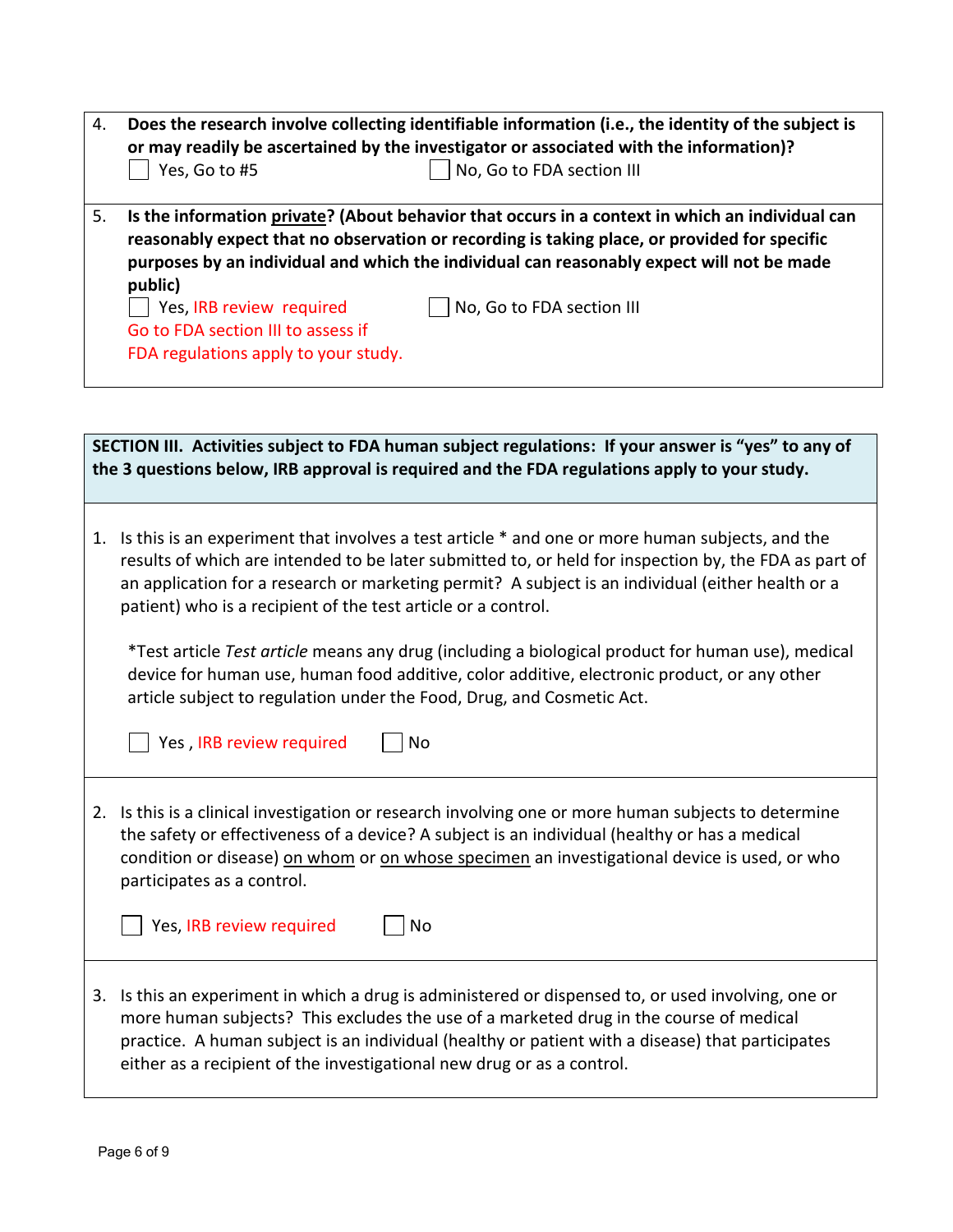| Yes, IRB review required | l No                                                                           |
|--------------------------|--------------------------------------------------------------------------------|
| <b>Instructions:</b>     | If IRB Review is required, you will need to submit NEW STUDY application eIRB. |

**SECTION IV: Complete this section if you have determined that your activities do not constitute human subjects research and you require written confirmation of this determination from the IRB Office. E-mail the signed form and any relevant supporting documents (i.e., grant, protocol, consent forms) to irb@northwestern.edu.**

### **Investigator Information**

|                              | Name (Last, First)        | Degree(s) | University Status/Title    |
|------------------------------|---------------------------|-----------|----------------------------|
|                              | <b>BILIMORIA, KARL Y.</b> | MD, MS    | <b>ASSISTANT PROFESSOR</b> |
|                              | Department                | College   |                            |
| <b>DEPARTMENT OF SURGERY</b> |                           |           | <b>FEINBERG</b>            |
|                              | <b>Phone Number</b>       |           | E-mail Address             |
|                              | +1 (312) 695-4853         |           | k-                         |
|                              |                           |           | bilimoria@northwestern.edu |
|                              |                           |           |                            |

#### **Project Information**

Project Title

## **Modification of Surgical Resident Duty Hours Study: A Cluster-Randomized Pragmatic Trial**

Name of Funding Source (i.e., Department, NIH, Foundation)

Self-Funded

Grant Number (if applicable)

-----------------

Project Description (describe the aims of the study and any activities involving interaction, intervention with human subjects, and/or their information or specimens)

*Summary of Study Design Features That May Influence Whether Proposed Study Constitutes Human Subjects Research*

- Aim is to evaluate the effect of a **policy change** (resident duty hour restriction policies) on patient outcomes and resident perceptions/wellbeing
- Units of randomization are organizations (residency programs), <u>not</u> individual persons
- **Interventions are at the level of organizations (residency programs)**, and will involve a change of resident duty hour restrictions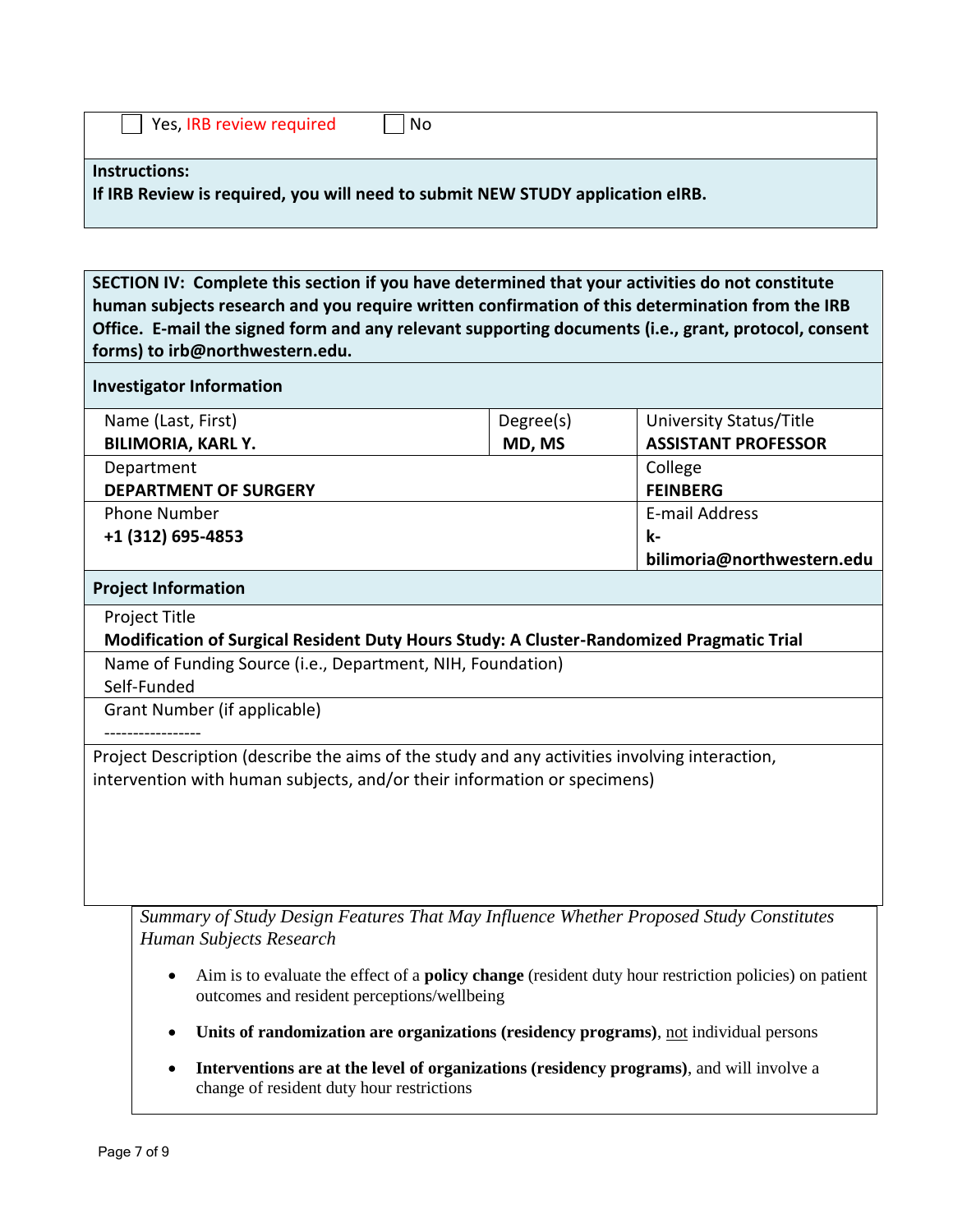- The intervention will involve a change in selected ACGME resident duty hour restrictions. Half of the participating residency programs will be randomized to usual care (current duty hour restrictions). Half of the participating residency programs in this study will be randomized to the intervention arm (relaxed duty hour restrictions).
- Apart from an informational webinar to recruit residency programs, there will be no direct interaction between Study Team members and participating residency programs/organizations.
- There will be **no direct contact/interaction/intervention between Study Team and human subjects**
- This study has been sanctioned, supported and approved by the Accreditation for Graduate Medical Education, the American Board of Surgery, and the American College of Surgeons
- Data for evaluation will come from the American College of Surgeons National Surgical Quality Improvement Program (ACS NSQIP). These data are collected as part of an ongoing process through hospitals' prior and ongoing participation in ACS NSQIP (participation is independent of the proposed study). The Study Team will only have access to **coded private information** for the purposes statistical analyses. The coded dataset will not contain any direct patient identifiers or dates. These data will be made available in a coded, private dataset to the Study Team by the ACS NSQIP.
- Additional data for evaluation will come from a module to be added to the American Board of Surgery In-Training Examination (ABSITE). The ABSITE is a compulsory examination administered annually to all residents in the month of January. The ABS will include a special module in the January 2015 ABSITE that asks residents questions regarding their perception of the effectiveness of training, as well as their satisfaction with training. The Study Team will only have access to **coded private information** for the purposes of statistical analyses. The data will be collected by the ABS, and then made available to the Study Team in the form of a coded, private dataset that does not include any direct individual-level identifiers.

 $S$  Signature of Investigator: \_\_\_\_  $\swarrow \rightarrow \searrow \swarrow$ 

**Date: \_\_11/19/2013\_\_\_\_\_\_\_\_\_\_\_\_**